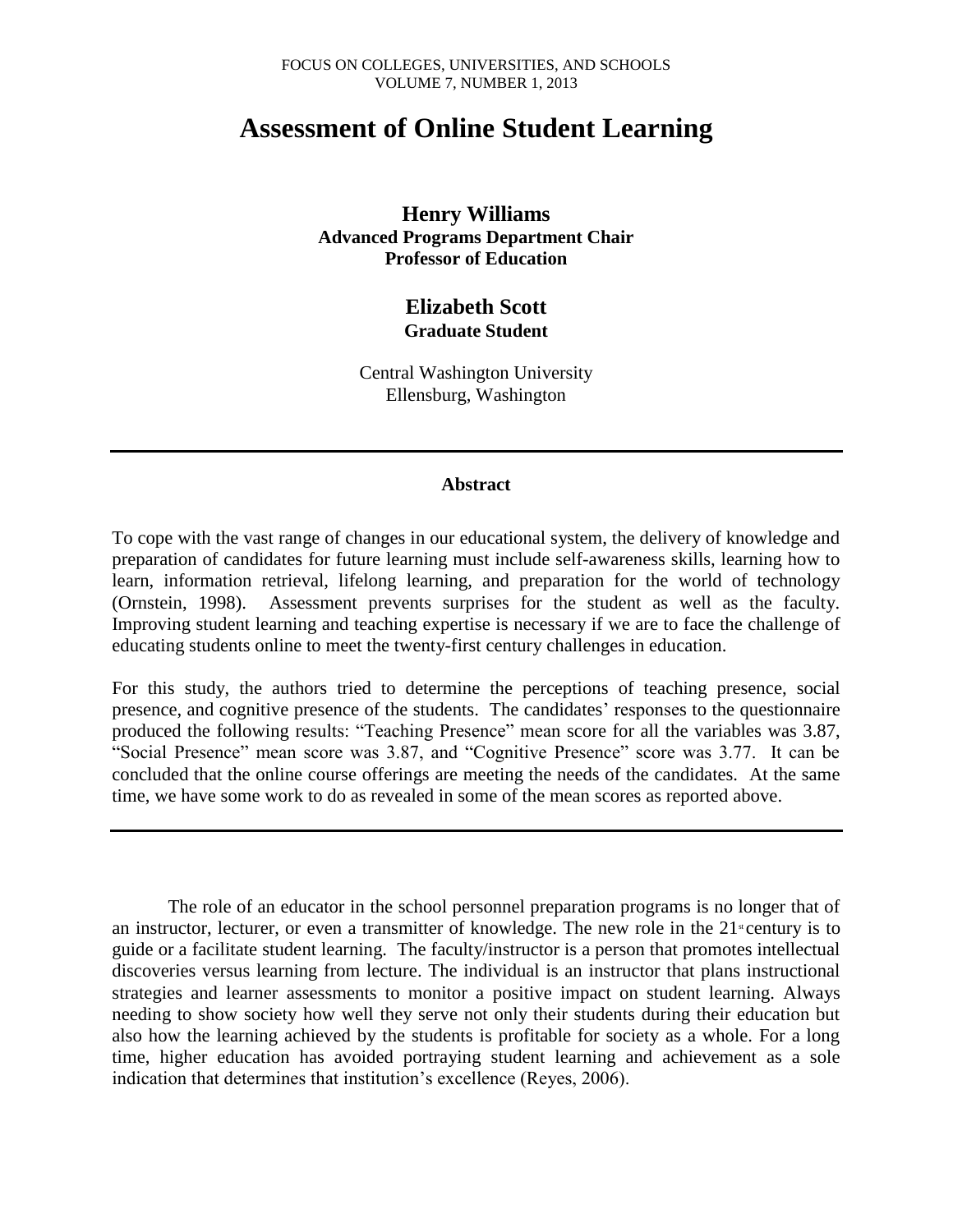There is currently a huge paradigm shift when it comes to describing an institution's success. It really is no longer a time to describe the institution's success by retention or graduation rates. The days of using class SAT scores, student faculty ratios or dollar amounts used on students to evaluate the quality of an institution are outdated and really only a piece of how an institution are rated. There is a push to hold institutions of higher learning accountable for the amount of learning that actually occurs for students from the time they begin their studies until graduation and even how they use that knowledge to better society in their careers.

2\_\_\_\_\_\_\_\_\_\_\_\_\_\_\_\_\_\_\_\_\_\_\_\_\_\_\_\_\_\_\_\_\_\_\_\_\_\_\_\_\_\_\_\_\_\_\_\_\_\_\_\_\_\_\_\_\_\_\_\_\_\_\_\_\_\_\_\_\_\_\_\_\_\_\_\_\_\_\_\_\_\_\_\_\_\_\_\_\_\_\_\_

Scholars are questioning these approaches to assessing institutional quality (Callan & Finney, 2000). They advocate that assessing student learning is the fundamental purpose of higher education (Reyes, 2006). Why is student learning important? Why is society as a whole invested in what students are learning at higher institutions? Student learning is important because society from parents to legislators want to be assured that college students are receiving a quality education. An education that will enable students to use their abilities in their careers and in turn will allow them to be a contributing citizen.

The public, who invest in higher education, want to know that student-learning outcomes are consistent with expectations (Reyes, 2006). There is a current need for new student learning assessment systems to be developed and more importantly implemented to hold institutions accountable.

In order to be successful at really quantifying the quality of student learning, new systems of measure will have to look at not only in classroom experiences but also the out-of-class experiences that students have. Today's students desire a competitive level of knowledge and skills to do well in a competitive and always changing global market (Callen & Finney, 2002).

Currently researchers are looking at past performance vs. future outcomes and learning in the classroom vs. outside the classroom. In the past several years there have been several examples of efforts to assess student learning. Alverno College identified eight "outcome taxonomies" to measure, including communication, problem solving, analysis and involvement in the contemporary world (Astin, 1991). Other universities have looked at student backgrounds, campus impact on the student's life, degrees earned and how competitive students were in their chosen fields.

The University of Texas (UT) System did a learning assessment of each academic university within their system. The study compared students within the UT system to students in other institutions, compared students to their own expected scores based on their admissions test scores, and also compared student assessment based on achievement as a freshmen to achievement as a senior. They are essentially looking at the value they add to a student's learning, how well they are serving the student while at their institution.

The test measured learning using analytical writing skills; make an argument and critique an argument style questioning. Both of the previous style questions measure a student's ability to communicate complex ideas, examine claims and evidence, and support their ideas with relevant reasons and ideas. Their over all results found that students within the UT system do as well or better than the national sample in terms of how seniors and freshman perform the openended analysis. How does this help higher education as a whole education as a whole?

They say their students do the same or better than the national sample, but the national sample is small compared to the whole university system. To be a true comparison, the entire university system needs to be implementing appropriate assessments of student learning. Each university should, in theory, produce a set of performance-based ideas that are communicated to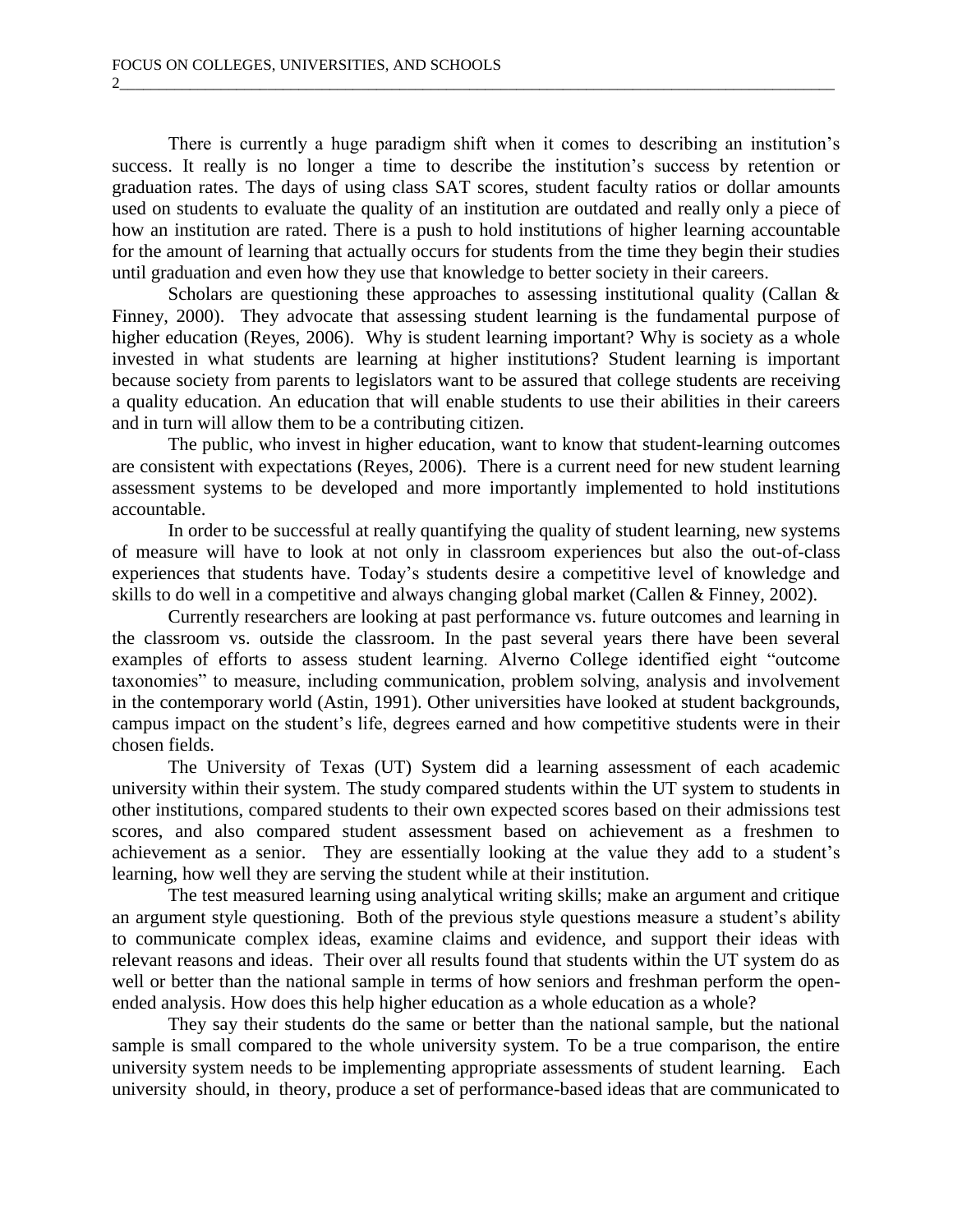students, employers and the public as the basis for learning expectations at the university. These performance-based ideas will also communicate to the public what students know and are able to do (Reyes, 2006). There is an overwhelming recommendation to analyze the following skills for students: critical thinking, problem solving, analytical reasoning and writing conventions. Looking at these aforementioned skills, often assumed to be improved by liberal arts programs, will help achieve the accountability requirements for higher education (Reyes 2006).

After reviewing a few articles, the major consensus seems to be not with the need or desire to have more effective student assessment to measure student learning, but in fact what areas to focus on and how to implement an assessment that reflects learning as multidimensional.

#### **Methodology**

In 2011-12 academic year, the school administration program was approved to offer online courses. In the second quarter of implementing the online courses, we decided to survey the students taking the online courses. The intent of the survey was to determine the effectiveness of faculty and student engagement in the online courses. To achieve the goal, we used the instrument "Using the Community of Inquiry Framework to Assess Integration of New Technology in Online courses" developed by Dr. Ben Arbaugh and his team.

The "Community of Inquiry Survey" instrument has three descriptive categories. The first category relates to students' perceptions of the "Teaching Presence". It describes "your instructor's course design, facilitation of discussion, and direct instruction – in the course. The second category relates to "Social Presence" which describes the "degree to which you feel socially and emotionally connected with others – in your course. Third is the "Cognitive Presence". The cognitive presence relates to the "extent to which you are able to construct and confirm meaning – in this course". On a Likert scale of 1 to 5, and 1 equal to strongly disagree and 5 equal to strongly agree, 31 candidates taking the online courses were asked to indicate both their agreement or disagreement with each statement and how important they think it is.

Before the instrument was e-mailed to the candidates, this e-mail message was sent to them.

To effectively facilitate your online learning in courses offered in the Dept. of Advanced Programs, we will be sending you a "Community of Inquiry Survey" to determine your perception on "Teaching Presence", Social Presence", and "Cognitive Presence" in the virtual community of learners.

You will be emailed a link to this survey next week. I (Department Secretary) will be administering the survey and compiling the results. While the surveys are not anonymous, no individual responses will be shared with the Professors. Only aggregate data will be presented to the department with the sole goal of improving our online courses.

A week later the "Community of Inquiry Survey was emailed to the candidates. 100% of the participants responded to the survey. Data analysis was done using Qualtrics.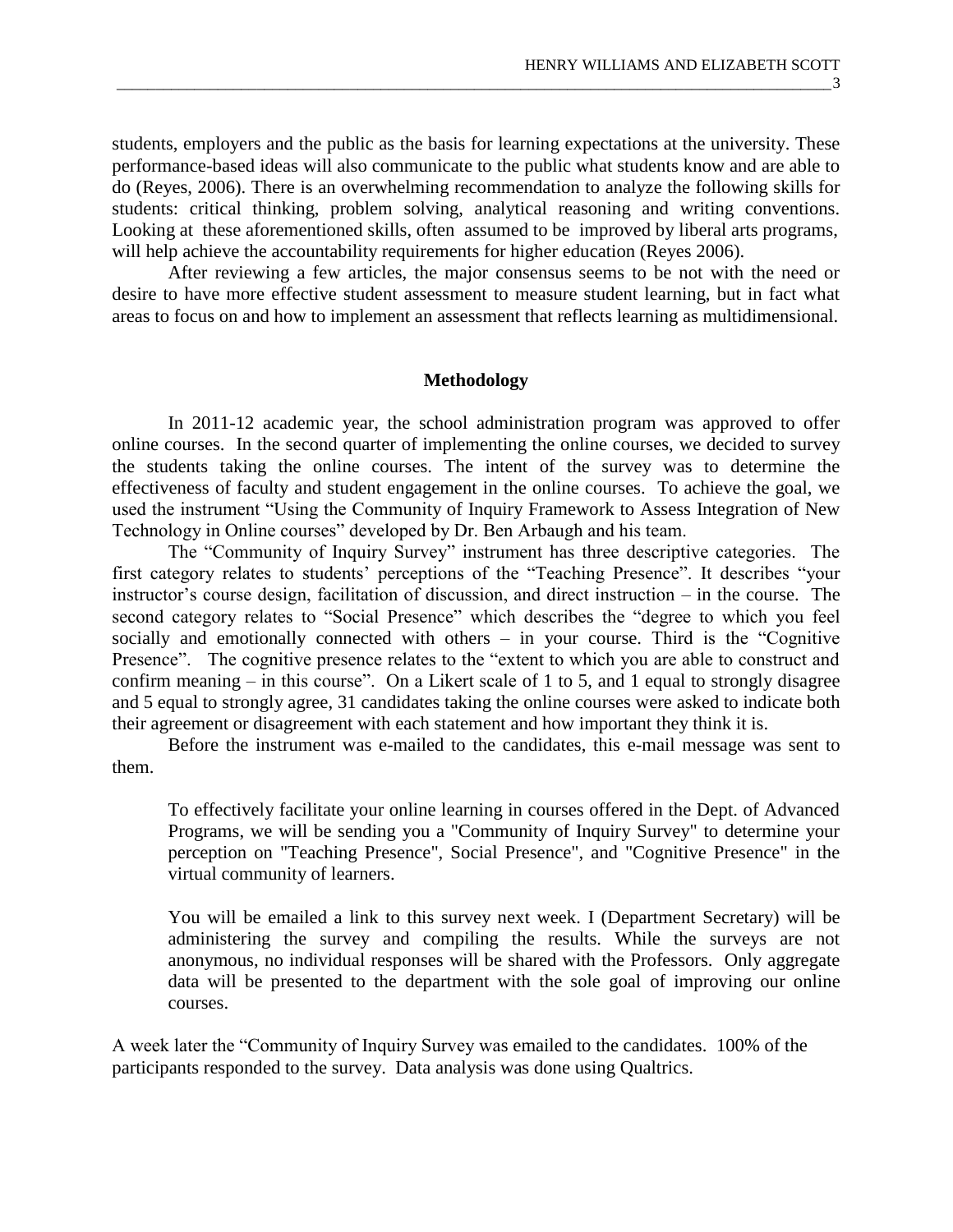### **Results**

4\_\_\_\_\_\_\_\_\_\_\_\_\_\_\_\_\_\_\_\_\_\_\_\_\_\_\_\_\_\_\_\_\_\_\_\_\_\_\_\_\_\_\_\_\_\_\_\_\_\_\_\_\_\_\_\_\_\_\_\_\_\_\_\_\_\_\_\_\_\_\_\_\_\_\_\_\_\_\_\_\_\_\_\_\_\_\_\_\_\_\_\_

Below are the results for the "Teaching Presence", "Social Presence", and "Cognitive Presence".

Table 1

### *Aggregate Score of Teaching Presence as Reflected by Candidates' Responses*

The following statements relate to your perceptions of "Teaching Presence"- your instructor's course design, facilitation of discussion, and direct instruction - in the course. Please indicate both your agreement and disagreement with each statement and how important you think it is. $\mathbf{1}$  $\mathfrak{D}$ 3 4 5 6 Mean (Std. Dev. The instructor clearly communicated important Online Course Assessment 4.06  $(0.77)$ course topics. The instructor clearly communicated important Online Course Assessment 4.10  $(0.70)$ course goals. The instructor provided clear instructions on how to Online Course Assessment 3.74  $(1.15)$ participate in course learning activities. The instructor clearly communicated important due Online Course Assessment 4.23  $(0.72)$ dates / time frames for learning activities. The instructor was helpful in identifying areas of Online Course Assessment  $3.65$   $(1.11)$ agreement and disagreement on course topics th... The instructor was helpful in guiding the class Online Course Assessment 3.74  $(1.15)$ towards understanding course topics in a way tha... The instructor helped to keep course participants Online Course Assessment  $3.71(1.19)$ engaged and participating in productive dialog. The instructor helped keep the course participants Online Course Assessment  $3.90 (0.91)$ on task in a way that helped me to learn. The instructor encouraged course participants to Online Course Assessment  $4.00$   $(1.06)$ explore new concepts in this course. Instructor actions reinforced the development of a Online Course Assessment  $3.61$   $(1.23)$ sense of community among course participants. The instructor helped to focus discussion on Online Course Assessment  $3.94$   $(1.06)$ relevant issues in away that helped me to learn. The instructor provided feedback that helped me Online Course Assessment 3.74  $(1.26)$ understand my strengths and weaknesses relative... The instructor provided feedback in a timely Online Course Assessment  $3.84$   $(1.39)$ fashion.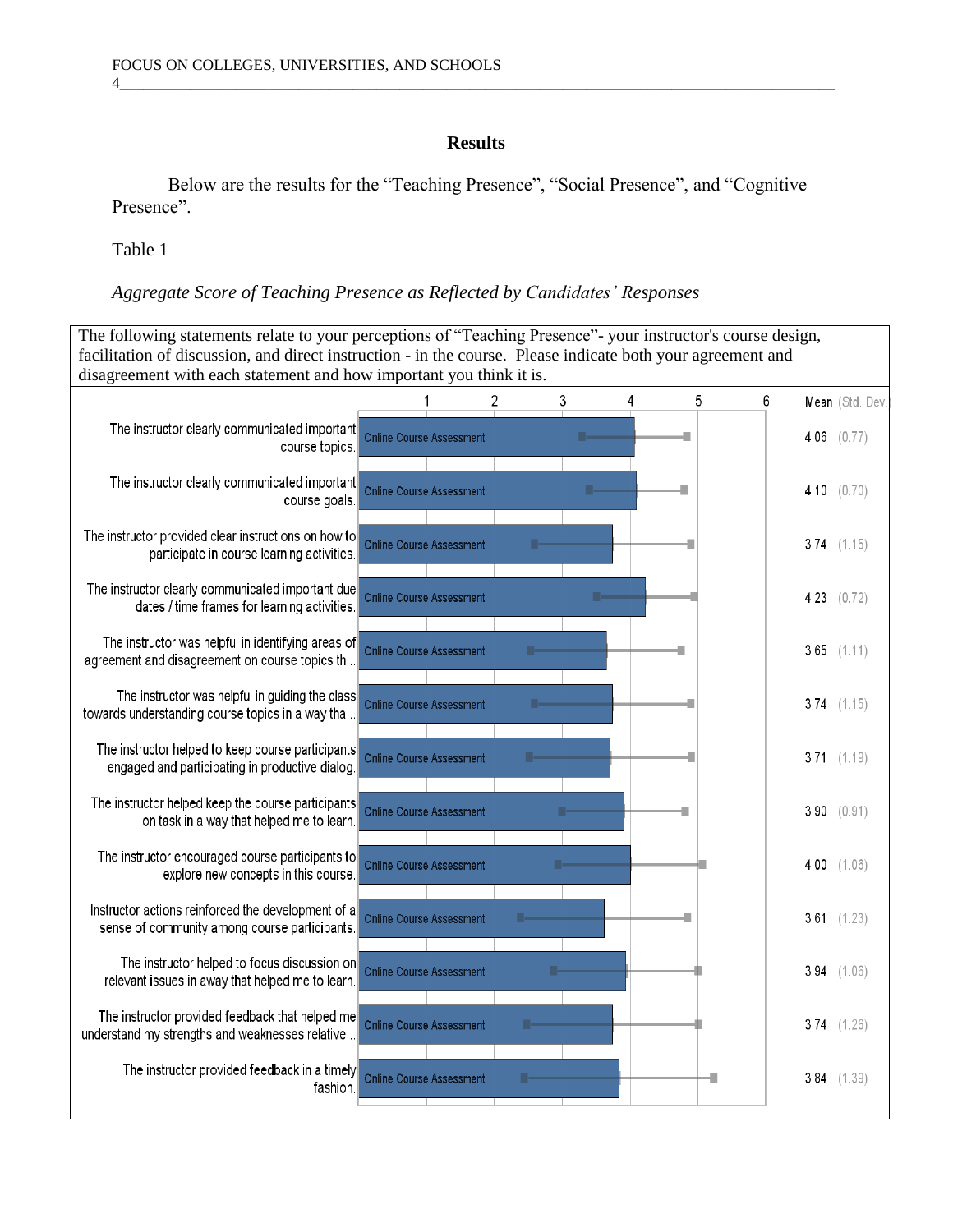# Table 2

# *Aggregate Score of Social Presence as Reflected by Candidates' Responses*

| The following statements relate to your perceptions of "Social Presence" the degree to which you feel<br>socially and emotionally connected with others in your course" Please indicate both your agreement or<br>disagreement with each statement and how important you think it is. |                                 |  |   |   |   |   |                  |  |  |  |  |
|---------------------------------------------------------------------------------------------------------------------------------------------------------------------------------------------------------------------------------------------------------------------------------------|---------------------------------|--|---|---|---|---|------------------|--|--|--|--|
|                                                                                                                                                                                                                                                                                       |                                 |  | 2 | 3 | 4 | 5 | Mean (Std. Dev.) |  |  |  |  |
| Getting to know other course participants gave me<br>a sense of belonging in the course.                                                                                                                                                                                              | <b>Online Course Assessment</b> |  |   |   |   |   | $3.39$ $(1.23)$  |  |  |  |  |
| I was able to form distinct impressions of some<br>course participants.                                                                                                                                                                                                               | <b>Online Course Assessment</b> |  |   |   |   |   | 3.42 $(1.18)$    |  |  |  |  |
| Online or web-based communication is an excellent<br>medium for social interaction.                                                                                                                                                                                                   | <b>Online Course Assessment</b> |  |   |   |   |   | $3.48$ $(1.09)$  |  |  |  |  |
| I felt comfortable conversing through the online<br>medium.                                                                                                                                                                                                                           | <b>Online Course Assessment</b> |  |   |   |   |   | 4.13 $(0.62)$    |  |  |  |  |
| I felt comfortable participating in the course<br>discussions.                                                                                                                                                                                                                        | <b>Online Course Assessment</b> |  |   |   |   |   | 4.16 $(0.52)$    |  |  |  |  |
| I felt comfortable interacting with other course<br>participants.                                                                                                                                                                                                                     | <b>Online Course Assessment</b> |  |   |   |   |   | 4.26<br>(0.58)   |  |  |  |  |
| I felt comfortable disagreeing with other course<br>participants while still maintaining a sense of trust.                                                                                                                                                                            | <b>Online Course Assessment</b> |  |   |   |   |   | 4.03 $(0.71)$    |  |  |  |  |
| I felt that my point of view was acknowledged by<br>other course participants.                                                                                                                                                                                                        | <b>Online Course Assessment</b> |  |   |   |   |   | 3.97 (0.75)      |  |  |  |  |
| Online discussions help me to develop a sense of<br>collaboration.                                                                                                                                                                                                                    | <b>Online Course Assessment</b> |  |   |   |   |   | 3.55<br>(1.18)   |  |  |  |  |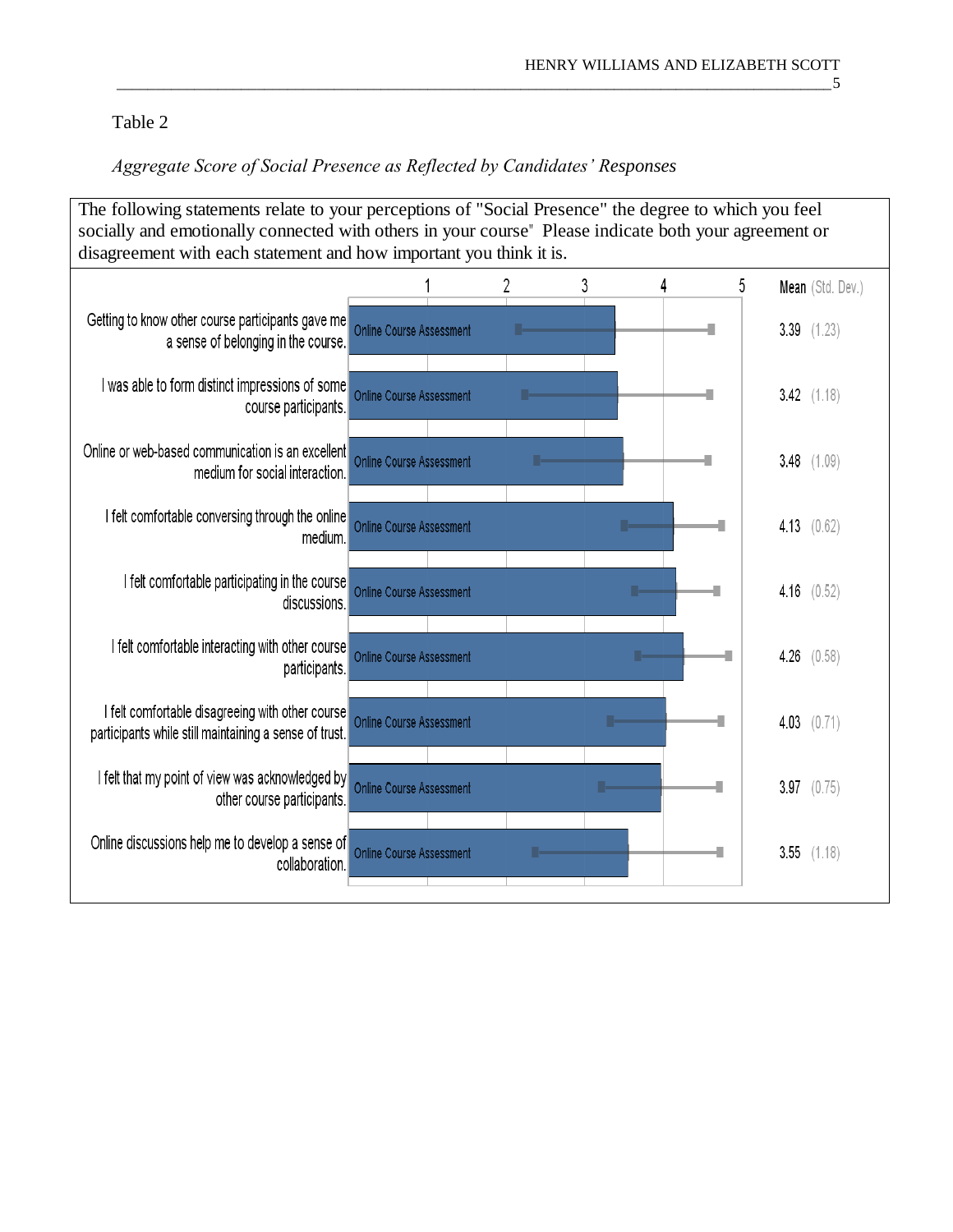## Table 3

# *Aggregate Score of Cognitive Presence as Reflected by Candidates' Responses*

| The following statements relate to your perceptions of "Cognitive Presence" the extent to which you are<br>able to construct and confirm meaning "in this course. Please indicate both your agreement or<br>disagreement with each statement and how important you think it is. |                                 |  |   |  |   |   |      |                 |  |  |
|---------------------------------------------------------------------------------------------------------------------------------------------------------------------------------------------------------------------------------------------------------------------------------|---------------------------------|--|---|--|---|---|------|-----------------|--|--|
|                                                                                                                                                                                                                                                                                 |                                 |  |   |  |   |   |      |                 |  |  |
|                                                                                                                                                                                                                                                                                 |                                 |  | 3 |  | 5 | 6 |      | Mean (Std. Dev. |  |  |
| Problems posed increased my interest in course<br>issues.                                                                                                                                                                                                                       | <b>Online Course Assessment</b> |  |   |  |   |   |      | 4.06 $(1.00)$   |  |  |
| Course activities piqued my curiosity.                                                                                                                                                                                                                                          | <b>Online Course Assessment</b> |  |   |  |   |   |      | 4.10 $(0.91)$   |  |  |
| I felt motivated to explore content related<br>questions.                                                                                                                                                                                                                       | Online Course Assessment        |  |   |  |   |   |      | 4.32 $(0.79)$   |  |  |
| I utilized a variety of information sources to explore<br>problems posed in this course.                                                                                                                                                                                        | <b>Online Course Assessment</b> |  |   |  |   |   |      | 4.23 $(1.02)$   |  |  |
| Brainstorming and finding relevant information<br>helped me resolve content related questions.                                                                                                                                                                                  | <b>Online Course Assessment</b> |  |   |  |   |   |      | 4.10 $(1.04)$   |  |  |
| Discussing course content with my classmates was<br>valuable in helping me appreciate different perspe                                                                                                                                                                          | <b>Online Course Assessment</b> |  |   |  |   |   |      | 3.84 $(1.00)$   |  |  |
| Combining new information helped me answer<br>questions raised in course activities.                                                                                                                                                                                            | <b>Online Course Assessment</b> |  |   |  |   |   |      | 4.13 $(1.02)$   |  |  |
| Learning activities helped me construct<br>explanations / solutions.                                                                                                                                                                                                            | <b>Online Course Assessment</b> |  |   |  |   |   |      | 4.00 $(1.00)$   |  |  |
| Reflection on course content and discussions<br>helped me understand fundamental concepts in th                                                                                                                                                                                 | <b>Online Course Assessment</b> |  |   |  |   |   |      | 4.19 $(0.87)$   |  |  |
| I can describe ways to test and apply the<br>knowledge created in this course.                                                                                                                                                                                                  | <b>Online Course Assessment</b> |  |   |  |   |   | 4.23 | (0.72)          |  |  |
| I have developed solutions to course problems that<br>can be applied in practice.                                                                                                                                                                                               | <b>Online Course Assessment</b> |  |   |  |   |   | 4.06 | (0.73)          |  |  |
| I can apply the knowledge created in this course to<br>my work or other non-class related activities.                                                                                                                                                                           | <b>Online Course Assessment</b> |  |   |  |   |   | 4.26 | (0.86)          |  |  |